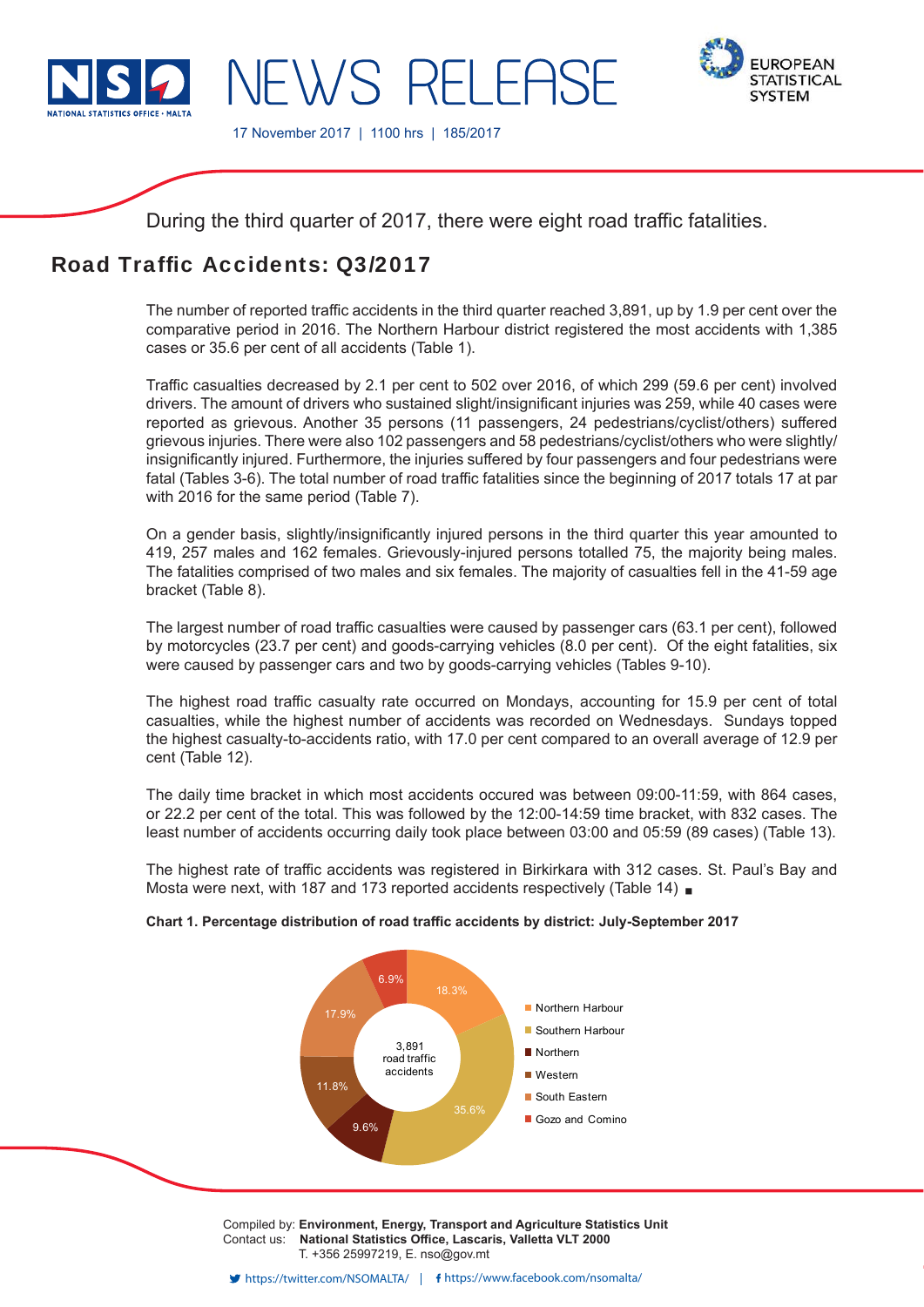|  |  |  |  |  |  | Table 1. Total road traffic accidents |
|--|--|--|--|--|--|---------------------------------------|
|--|--|--|--|--|--|---------------------------------------|

|                        |        | January-September | July-September |       |        |                      |  |
|------------------------|--------|-------------------|----------------|-------|--------|----------------------|--|
| <b>Region/District</b> | 2016   | 2017              | 2016           | 2017  | Change | Percentage<br>change |  |
| <b>MALTA</b>           | 11,612 | 11,490            | 3,820          | 3,891 | 71     | 1.9                  |  |
| <b>Malta</b>           | 10,999 | 10,798            | 3,577          | 3,624 | 47     | 1.3                  |  |
| Southern Harbour       | 2,311  | 2,210             | 738            | 711   | $-27$  | $-3.7$               |  |
| Northern Harbour       | 4,404  | 4,231             | 1,371          | 1,385 | 14     | 1.0                  |  |
| South Eastern          | 1,055  | 1,123             | 356            | 372   | 16     | 4.5                  |  |
| Western                | 1,334  | 1,395             | 411            | 458   | 47     | 11.4                 |  |
| <b>Northern</b>        | 1,895  | 1,839             | 701            | 698   | $-3$   | $-0.4$               |  |
| <b>Gozo and Comino</b> | 613    | 692               | 243            | 267   | 24     | 9.9                  |  |

#### Table 2. Minor road traffic accidents

|                        |        | January-September | July-September |       |        |                      |  |  |
|------------------------|--------|-------------------|----------------|-------|--------|----------------------|--|--|
| <b>Region/District</b> | 2016   | 2017              | 2016           | 2017  | Change | Percentage<br>change |  |  |
| <b>MALTA</b>           | 10,479 | 10,339            | 3,432          | 3,479 | 47     | 1.4                  |  |  |
| <b>Malta</b>           | 9,933  | 9,732             | 3,215          | 3,251 | 36     | 1.1                  |  |  |
| Southern Harbour       | 2,072  | 1,956             | 663            | 624   | $-39$  | $-5.9$               |  |  |
| Northern Harbour       | 4,066  | 3,902             | 1,253          | 1,270 | 17     | 1.4                  |  |  |
| South Eastern          | 914    | 987               | 306            | 325   | 19     | 6.2                  |  |  |
| Western                | 1.209  | 1,257             | 368            | 418   | 50     | 13.6                 |  |  |
| <b>Northern</b>        | 1,672  | 1,630             | 625            | 614   | $-11$  | $-1.8$               |  |  |
| <b>Gozo and Comino</b> | 546    | 607               | 217            | 228   | 11     | 5.1                  |  |  |

## Table 3. Casualties in road traffic accidents

|                        |       | January-September | July-September |      |        |                      |  |  |
|------------------------|-------|-------------------|----------------|------|--------|----------------------|--|--|
| <b>Region/District</b> | 2016  | 2017              | 2016           | 2017 | Change | Percentage<br>change |  |  |
| <b>MALTA</b>           | 1,478 | 1,462             | 513            | 502  | $-11$  | $-2.1$               |  |  |
| <b>Malta</b>           | 1,389 | 1,353             | 481            | 457  | $-24$  | $-5.0$               |  |  |
| Southern Harbour       | 312   | 333               | 99             | 106  | 7      | 7.1                  |  |  |
| Northern Harbour       | 441   | 391               | 152            | 135  | $-17$  | $-11.2$              |  |  |
| South Eastern          | 187   | 174               | 68             | 62   | $-6$   | $-8.8$               |  |  |
| Western                | 163   | 192               | 57             | 53   | $-4$   | $-7.0$               |  |  |
| <b>Northern</b>        | 286   | 263               | 105            | 101  | $-4$   | $-3.8$               |  |  |
| <b>Gozo and Comino</b> | 89    | 109               | 32             | 45   | 13     | 40.6                 |  |  |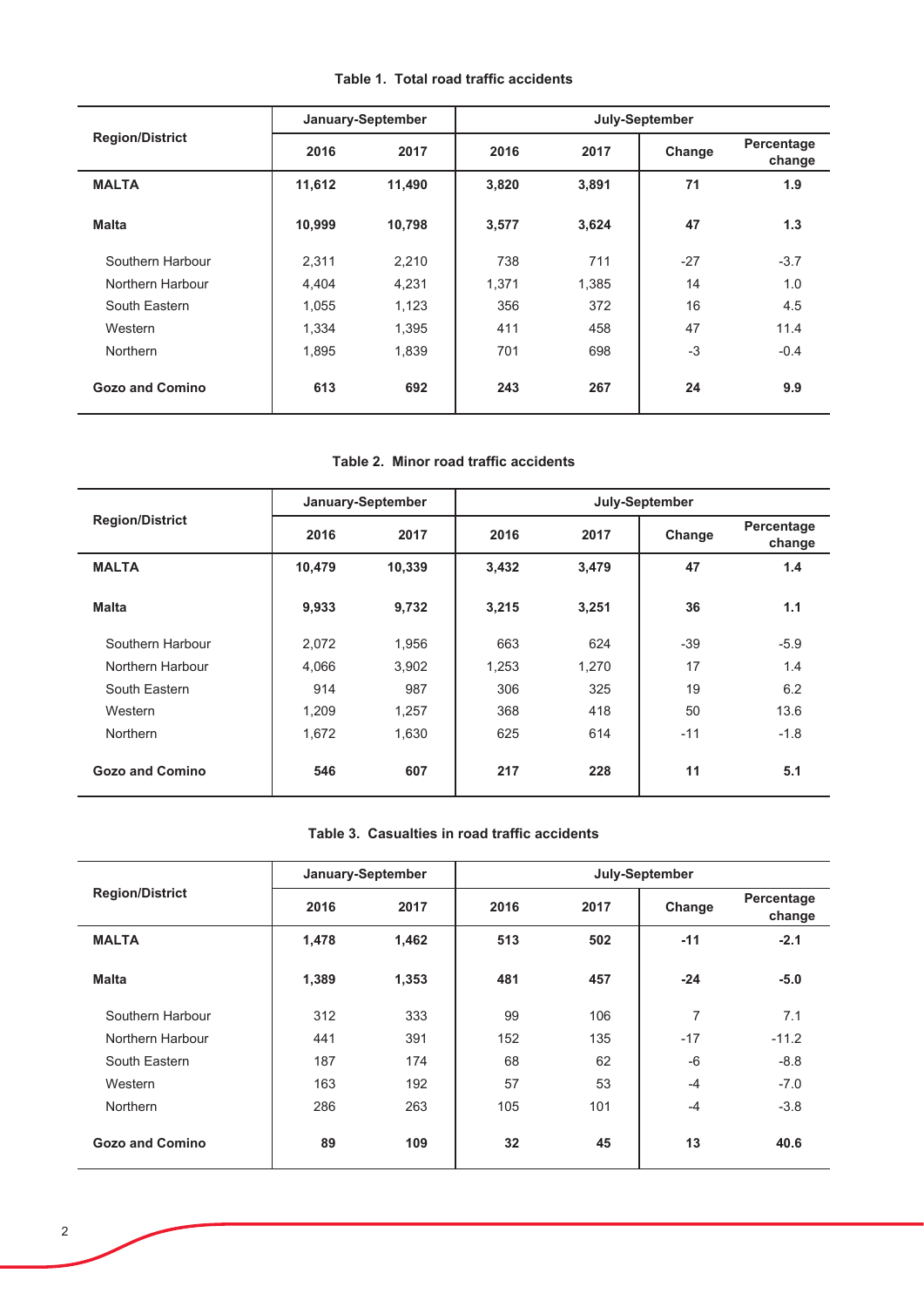| <b>Region/District</b> |                          |                 | 2016   |               |              |       |          | 2017   |               |       |
|------------------------|--------------------------|-----------------|--------|---------------|--------------|-------|----------|--------|---------------|-------|
|                        | Fatal                    | <b>Grievous</b> | Slight | Insignificant | <b>Total</b> | Fatal | Grievous | Slight | Insignificant | Total |
| <b>MALTA</b>           |                          | 40              | 248    | 16            | 307          |       | 40       | 239    | 20            | 299   |
| Malta                  |                          | 39              | 232    | 15            | 289          |       | 34       | 219    | 16            | 269   |
| Southern Harbour       |                          | 6               | 45     |               | 54           |       | 4        | 47     | 4             | 55    |
| Northern Harbour       |                          |                 | 76     |               | 87           |       | 11       | 61     | G             | 77    |
| South Eastern          |                          |                 | 38     |               | 48           |       |          | 25     | ▵             | 36    |
| Western                |                          |                 | 31     |               | 36           |       |          | 31     |               | 35    |
| Northern               |                          | 16              | 42     | b             | 64           |       |          | 55     | ∠             | 66    |
| <b>Gozo and Comino</b> | $\overline{\phantom{a}}$ |                 | 16     |               | 18           |       |          | 20     |               | 30    |

Table 4. Injuries sustained by drivers in road traffic accidents by district: July-September

Table 5. Injuries sustained by passengers in road traffic accidents by district: July-September

| <b>Region/District</b> |                          |          | 2016   |               |              |       |                          | 2017   |               |              |
|------------------------|--------------------------|----------|--------|---------------|--------------|-------|--------------------------|--------|---------------|--------------|
|                        | Fatal                    | Grievous | Slight | Insignificant | <b>Total</b> | Fatal | <b>Grievous</b>          | Slight | Insignificant | <b>Total</b> |
| <b>MALTA</b>           |                          | 26       | 100    | 10            | 137          |       | 11                       | 93     |               | 117          |
| Malta                  |                          | 26       | 92     |               | 127          |       | 11                       | 85     |               | 109          |
| Southern Harbour       |                          | $\circ$  | 23     |               | 29           |       |                          | 26     |               | 30           |
| Northern Harbour       |                          | 10       | 23     |               | 37           |       |                          | 23     | 4             | 29           |
| South Eastern          | $\overline{\phantom{a}}$ |          | 13     |               | 17           |       | $\overline{\phantom{a}}$ | 16     |               | 19           |
| Western                |                          |          | 9      |               | 16           |       |                          |        |               | 10           |
| Northern               |                          |          | 24     |               | 28           |       | 5                        | 12     |               | 21           |
| <b>Gozo and Comino</b> | $\overline{\phantom{a}}$ |          | 8      |               | 10           |       | $\,$                     |        |               |              |

|                        |       |          | - -    |               |       |       |          |        |                          |       |
|------------------------|-------|----------|--------|---------------|-------|-------|----------|--------|--------------------------|-------|
|                        |       |          | 2016   |               |       |       |          | 2017   |                          |       |
| <b>Region/District</b> | Fatal | Grievous | Slight | Insignificant | Total | Fatal | Grievous | Slight | Insignificant            | Total |
| <b>MALTA</b>           |       | 21       | 42     |               | 69    | 4     | 24       | 56     |                          | 86    |
| Malta                  |       | 19       | 40     |               | 65    |       | 24       | 50     |                          | 79    |
| Southern Harbour       |       | 6        | 10     |               | 16    |       | 8        | 11     |                          | 21    |
| Northern Harbour       | 5     | 9        | 15     |               | 28    |       | 8        | 19     |                          | 29    |
| South Eastern          |       |          |        |               |       |       |          |        |                          |       |
| Western                |       |          |        |               |       |       |          |        |                          |       |
| Northern               |       | 5        | 9      |               | 13    |       | 6        |        |                          | 14    |
| <b>Gozo and Comino</b> | -     |          |        |               | 4     |       | ۰        |        | $\overline{\phantom{0}}$ |       |
| of which cyclists      |       |          |        |               |       |       |          |        | $\overline{\phantom{0}}$ | 10    |

Table 6. Injuries sustained by pedestrians/cyclists/others in road traffic accidents by district: July-September

Note: others refer to horsecabs, electric scooters, etc.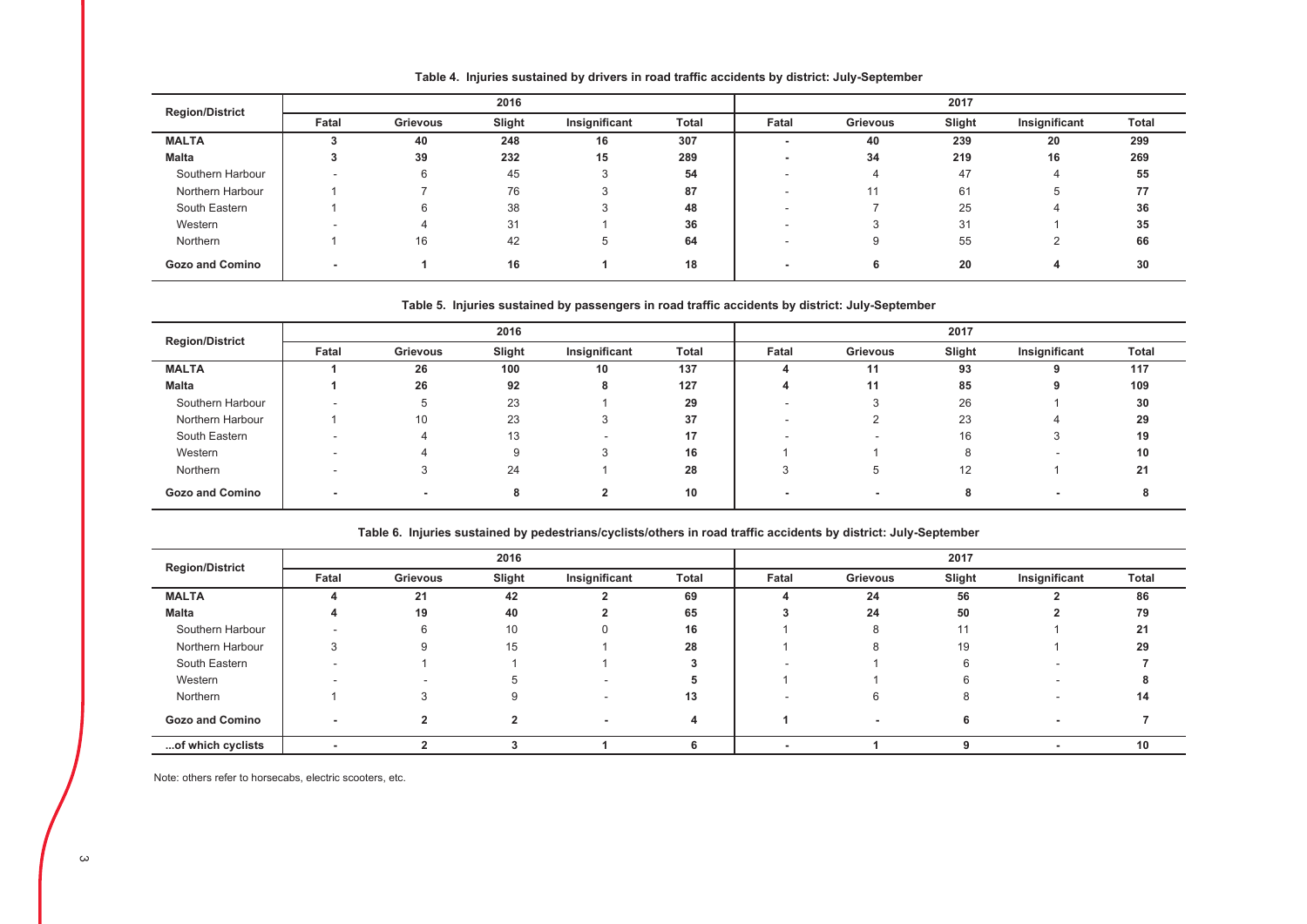### Chart 2. Total injuries by type in road traffic accidents: July-September 2017



Chart 3. Total injuries by injured person type in road traffic accidents: July-September 2017



| <b>Month</b> |                  | 2016               |                  | 2017              |
|--------------|------------------|--------------------|------------------|-------------------|
|              | <b>Accidents</b> | <b>Fatalities*</b> | <b>Accidents</b> | <b>Fatalities</b> |
| January      | 1,167            | 2                  | 1,160            |                   |
| February     | 1,221            | 1                  | 1,055            |                   |
| March        | 1,328            | 1                  | 1,304            | 4                 |
| April        | 1,325            | 2                  | 1,284            |                   |
| May          | 1,372            | 3                  | 1,405            | 2                 |
| June         | 1,379            | 1                  | 1,391            |                   |
| July         | 1,377            | 3                  | 1,381            | 1                 |
| August       | 1,309            | 2                  | 1,347            | 7                 |
| September    | 1,134            | $\overline{2}$     | 1,163            |                   |
| Total        | 11,612           | 17                 | 11,490           | 17                |

Table 7. Road traffic accidents and fatalities by month: January-September

\* One male pedestrian who was hit by a vehicle in April but succumbed to the injury in September, is not included as per "road fatal injury" definition.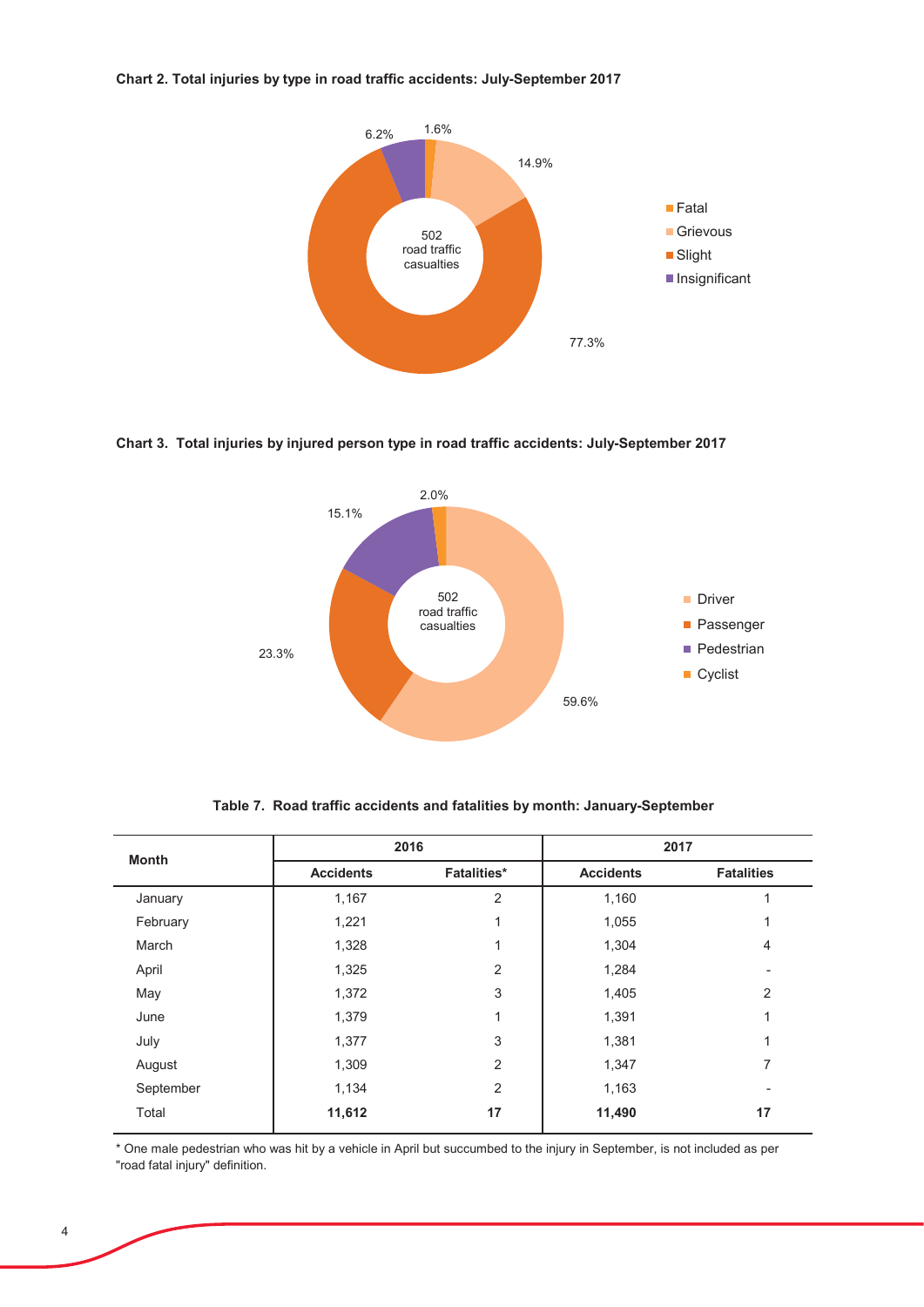|              | 2016             |                          |                          | 2017                |                |                |
|--------------|------------------|--------------------------|--------------------------|---------------------|----------------|----------------|
| Age group    | Total            | Fatal                    | Grievous                 | Slight              | Insignificant  | Total          |
|              |                  |                          |                          | <b>Males</b>        |                |                |
| $0 - 10$     | 15               | $\overline{a}$           | $\mathbf{1}$             | $\overline{4}$      | $\frac{1}{2}$  | 5              |
| $11 - 17$    | $\boldsymbol{9}$ |                          | $\mathbf{1}$             | $\overline{7}$      |                | $\bf8$         |
| 18-25        | 53               |                          | 15                       | 48                  | $\overline{7}$ | 70             |
| 26-40        | 91               | 1                        | 10                       | 62                  | 4              | 77             |
| 41-59        | 77               |                          | 16                       | 75                  | $\overline{2}$ | 93             |
| 60-65        | 14               |                          | 4                        | 12                  | ÷              | 16             |
| 66+          | 26               | 1                        | 6                        | 31                  | 4              | 42             |
| unknown      | $\mathbf{1}$     |                          | $\overline{\phantom{a}}$ | $\mathbf{1}$        | ÷,             | $\mathbf{1}$   |
| <b>Total</b> | 286              | $\overline{\mathbf{2}}$  | 53                       | 240                 | 17             | 312            |
|              |                  |                          |                          | <b>Females</b>      |                |                |
| $0 - 10$     | 5                | $\frac{1}{2}$            | $\bar{\phantom{a}}$      | $\,6\,$             | $\blacksquare$ | 6              |
| $11 - 17$    | $10$             |                          | $\overline{2}$           | $\overline{7}$      | $\mathbf{1}$   | 10             |
| 18-25        | 53               | 1                        | 3                        | 27                  | 4              | 35             |
| 26-40        | 49               |                          | 5                        | 34                  | 5              | 44             |
| 41-59        | 75               | 1                        | 4                        | 46                  | 2              | 53             |
| 60-65        | 12               |                          | $\mathbf{1}$             | $\overline{7}$      | ÷,             | $\bf8$         |
| 66+          | 23               | 4                        | $\overline{7}$           | 21                  | 2              | 34             |
| unknown      | $\blacksquare$   |                          |                          | $\bar{\phantom{a}}$ | L,             | $\blacksquare$ |
| <b>Total</b> | 227              | 6                        | 22                       | 148                 | 14             | 190            |
|              |                  |                          |                          | <b>Total</b>        |                |                |
| $0 - 10$     | 20               | $\overline{\phantom{a}}$ | 1                        | 10                  | $\blacksquare$ | 11             |
| $11 - 17$    | 19               | $\blacksquare$           | $\mathbf 3$              | 14                  | 1              | 18             |
| 18-25        | 106              | 1                        | 18                       | 75                  | 11             | 105            |
| $26 - 40$    | 140              | 1                        | 15                       | 96                  | 9              | 121            |
| 41-59        | 152              | 1                        | 20                       | 121                 | 4              | 146            |
| 60-65        | 26               | ۰                        | ${\bf 5}$                | 19                  | $\blacksquare$ | ${\bf 24}$     |
| 66+          | 49               | 5                        | 13                       | 52                  | 6              | 76             |
| unknown      | $\mathbf{1}$     |                          | $\blacksquare$           | $\mathbf{1}$        |                | $\mathbf{1}$   |
| <b>Total</b> | 513              | 8                        | 75                       | 388                 | 31             | 502            |

Table 8. Traffic casualties by type of injury, age group and sex: July-September

Table 9. Road traffic casualties by type of vehicle and injured person: July-September

| Vehicle type            | 2016         |               |           | 2017           |               |                |
|-------------------------|--------------|---------------|-----------|----------------|---------------|----------------|
|                         | <b>Total</b> | <b>Driver</b> | Passenger | Pedestrian     | Cyclist/Other | <b>Total</b>   |
| Agricultural            | ٠            |               |           |                |               |                |
| Coach and private bus   | 1            |               |           |                |               | 1              |
| <b>Minibus</b>          | 1            |               | 9         |                | 1             | 10             |
| Route bus               | 7            |               |           |                |               |                |
| Motorcycle              | 103          | 106           | 8         | 5              |               | 119            |
| Quad & ATV              | 6            | 3             |           |                |               | 4              |
| Passenger car           | 369          | 170           | 88        | 52             | 7             | 317            |
| Goods-carrying vehicle  | 22           | 20            | 10        | $\overline{7}$ | 3             | 40             |
| Special purpose vehicle | 1            |               |           |                | 1             | $\overline{2}$ |
| Road tractor            |              |               | ٠         |                |               |                |
| Unknown vehicle type    | 3            |               |           | 9              |               | 9              |
| Total                   | 513          | 299           | 117       | 74             | 12            | 502            |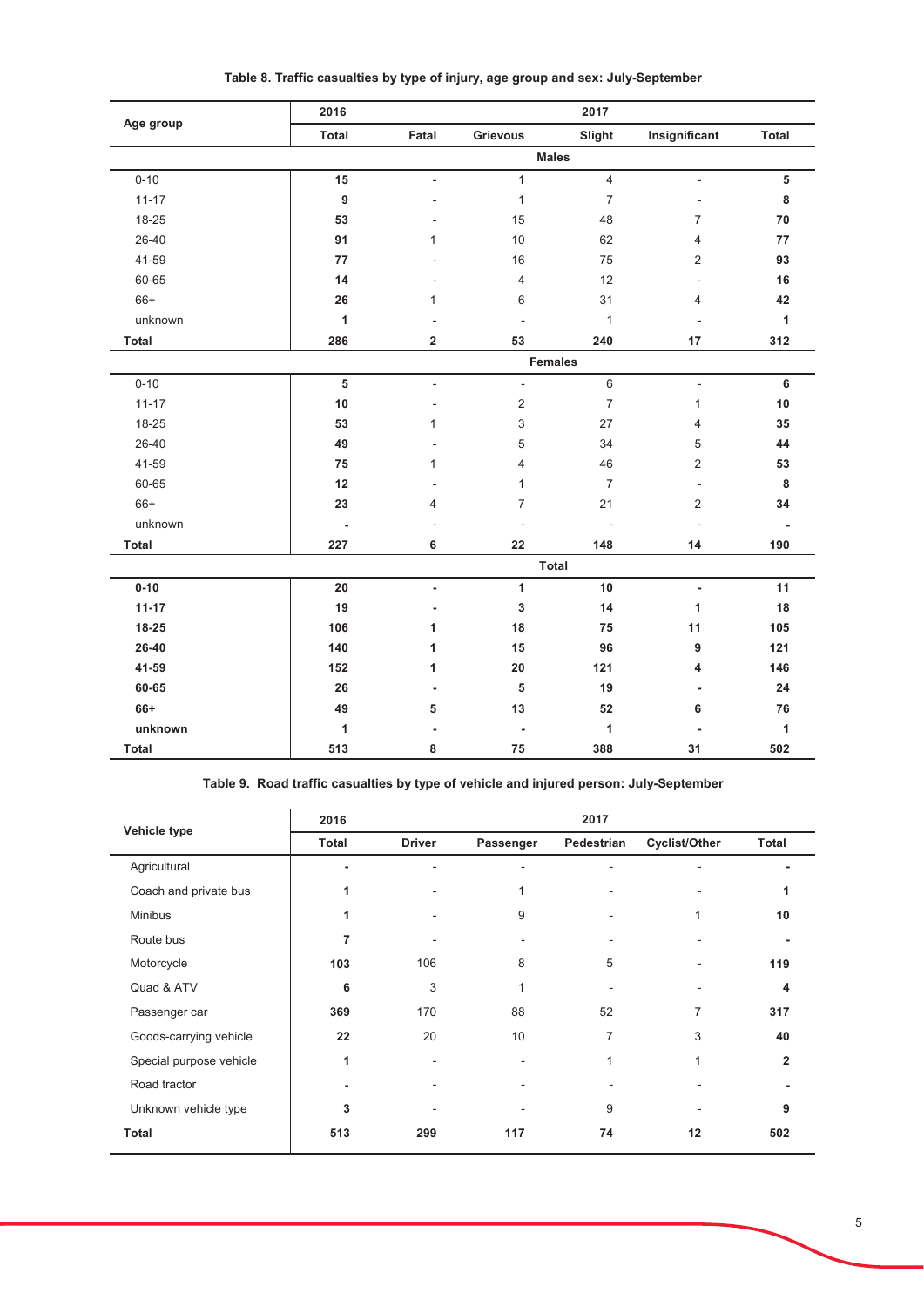| Vehicle type            | 2016  |                |                 | 2017   |                |              |
|-------------------------|-------|----------------|-----------------|--------|----------------|--------------|
|                         | Total | Fatal          | <b>Grievous</b> | Slight | Insignificant  | <b>Total</b> |
| Agricultural            | -     |                |                 |        |                |              |
| Coach and private bus   | 1     |                |                 | 1      |                | 4            |
| <b>Minibus</b>          | 1     |                |                 | 8      | $\overline{2}$ | 10           |
| Route Bus               | 7     |                |                 |        |                |              |
| Motorcycle              | 103   |                | 26              | 88     | 5              | 119          |
| Quad & ATV              | 6     |                | $\overline{ }$  | 3      |                | 4            |
| Passenger Car           | 369   | 6              | 39              | 250    | 22             | 317          |
| Goods-carrying vehicle  | 22    | $\overline{2}$ | 8               | 28     | $\overline{2}$ | 40           |
| Special Purpose Vehicle | 1     |                | 1               | 1      |                | $\mathbf{2}$ |
| Road Tractor            | -     |                |                 | ٠      | ٠              |              |
| Unknown vehicle type    | 3     |                |                 | 9      |                | 9            |
| <b>Total</b>            | 513   | 8              | 75              | 388    | 31             | 502          |

# Table 10. Road traffic casualties by type of vehicle and type of injury: July-September

Table 11. Road traffic casualties by type of accident and injured person: July-September

| <b>Accident type</b>    | 2016  |               |           | 2017                     |                          |                    |
|-------------------------|-------|---------------|-----------|--------------------------|--------------------------|--------------------|
|                         | Total | <b>Driver</b> | Passenger | Pedestrian               | <b>Cyclist/Other</b>     | <b>Total</b>       |
| Vehicle with vehicle    | 375   | 247           | 89        | $\overline{4}$           | $\overline{\phantom{a}}$ | 340                |
| Vehicle with pedestrian | 60    | 5             |           | 68                       | ۰                        | 74                 |
| Vehicle with bicycle    | 9     |               |           | $\overline{\phantom{a}}$ | 10                       | 11                 |
| Vehicle with property   | 64    | 45            | 26        | ۰                        | ٠                        | 71                 |
| Vehicle hit and run     | 4     |               |           | 2                        | ۰                        | $\overline{\bf 4}$ |
| Vehicle with animal     | 1     | ٠             |           | $\overline{\phantom{a}}$ | $\overline{2}$           | $\mathbf{2}$       |
| <b>Total</b>            | 513   | 299           | 117       | 74                       | 12                       | 502                |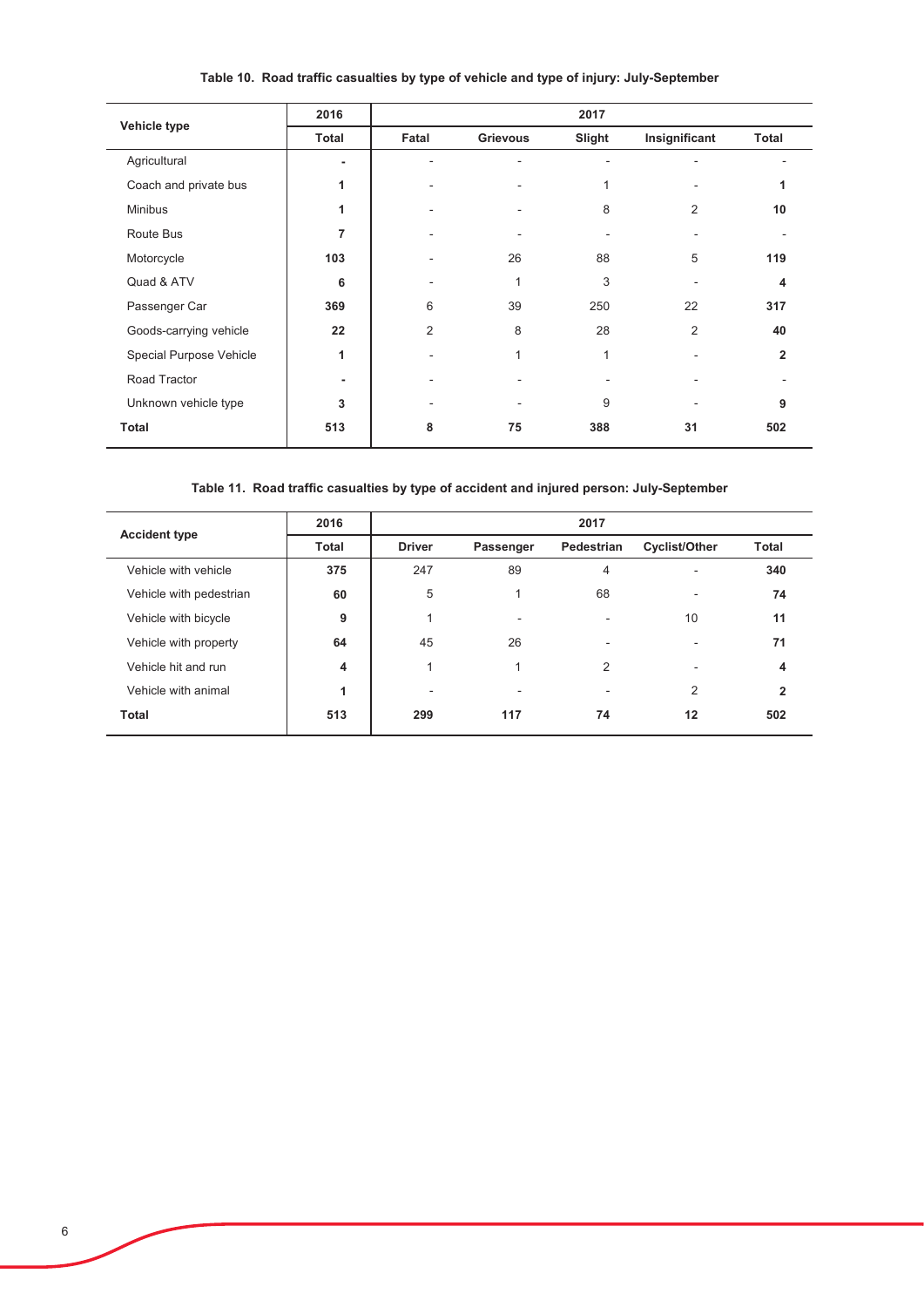|  | Table 12. Road traffic casualties and accidents by day of the week: July-September 2017 |  |  |
|--|-----------------------------------------------------------------------------------------|--|--|
|  |                                                                                         |  |  |

|                                    | Monday | Tuesday | Wednesday | Thursday | Friday | Saturday | Sunday | Total |
|------------------------------------|--------|---------|-----------|----------|--------|----------|--------|-------|
| <b>Traffic casualties</b>          | 80     | 64      | 73        | 74       | 73     | 73       | 65     | 502   |
| <b>Traffic accidents</b>           | 567    | 593     | 625       | 615      | 597    | 511      | 383    | 3,891 |
| Casualities-to-accidents ratio (%) | 14.1   | 10.8    | 11.7      | 12.0     | 12.2   | 14.3     | 17.0   | 12.9  |

Chart 4. Total road traffic accidents by day of the week: July-September 2017

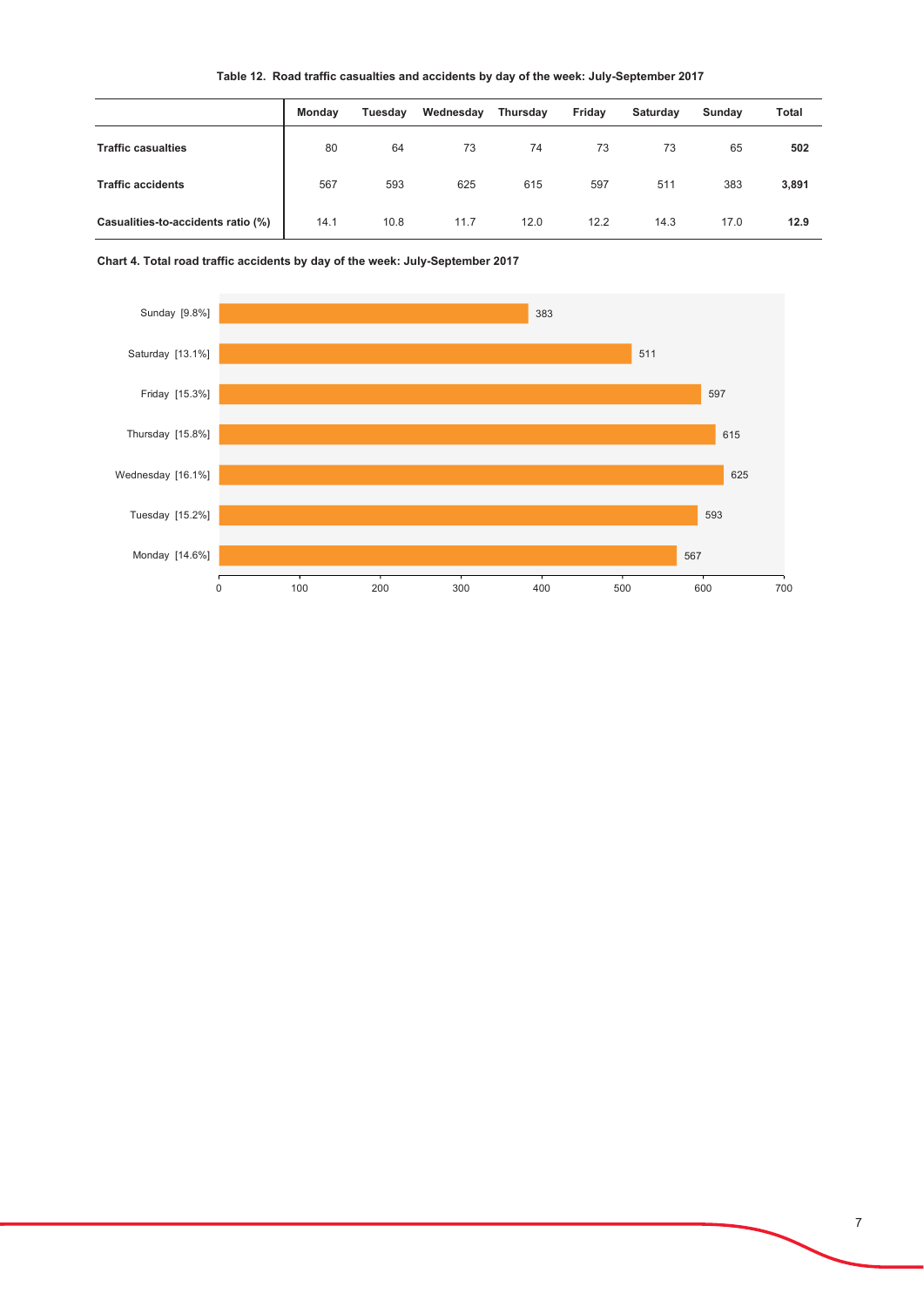Table 13. Road traffic accidents by day and time bracket: July-September 2017

| Time bracket    | Monday | Tuesday | Wednesday      | Thursday | Friday | Saturday | Sunday | Total |
|-----------------|--------|---------|----------------|----------|--------|----------|--------|-------|
| $00:00 - 02:59$ | 13     | 13      | 11             | 12       | 10     | 31       | 35     | 125   |
| $03:00 - 05:59$ | 11     | 7       | $\overline{7}$ | 6        | 8      | 24       | 26     | 89    |
| $06:00 - 08:59$ | 82     | 83      | 81             | 93       | 91     | 38       | 25     | 493   |
| $09:00 - 11:59$ | 123    | 130     | 141            | 128      | 137    | 133      | 72     | 864   |
| 12:00 - 14:59   | 127    | 145     | 135            | 140      | 118    | 107      | 60     | 832   |
| 15:00 - 17:59   | 111    | 120     | 141            | 117      | 130    | 75       | 71     | 765   |
| 18:00 - 20:59   | 77     | 73      | 77             | 97       | 70     | 78       | 62     | 534   |
| 21:00 - 23:59   | 23     | 22      | 32             | 22       | 33     | 25       | 32     | 189   |
| <b>Total</b>    | 567    | 593     | 625            | 615      | 597    | 511      | 383    | 3,891 |

Chart 5. Road traffic accidents by day and time bracket: July-September 2017

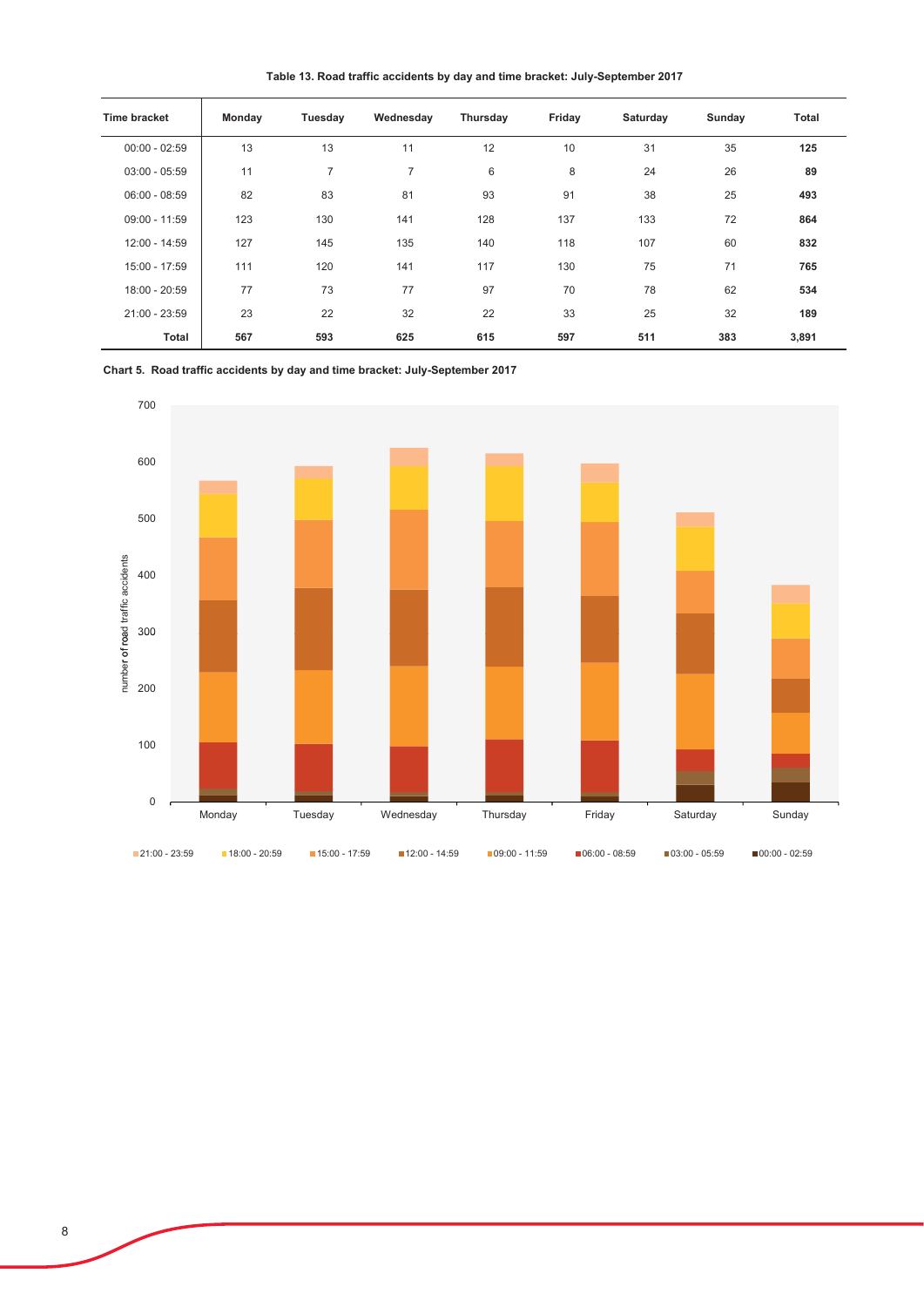|                         |           | January-September | July-September |                  |                          |  |
|-------------------------|-----------|-------------------|----------------|------------------|--------------------------|--|
| Locality                | 2016      | 2017              | 2016           | 2017             | Change                   |  |
| <b>Southern Harbour</b> | 2,311     | 2,210             | 738            | 711              | $-27$                    |  |
| Cospicua                | 79        | 81                | 23             | 25               | $\overline{2}$           |  |
| Fgura                   | 202       | 185               | 78             | 62               | $-16$                    |  |
| Floriana                | 161       | 147               | 47             | 50               | 3                        |  |
| <b>Hal Luqa</b>         | 238       | 256               | 77             | 87               | 10                       |  |
| <b>Hal Tarxien</b>      | 199       | 181               | 69             | 53               | $-16$                    |  |
| <b>Haż-Żabbar</b>       |           | 273               | 86             | 96               | 10                       |  |
|                         | 251<br>29 |                   | 10             |                  |                          |  |
| Kalkara                 |           | 38                |                | 15               | $\sqrt{5}$               |  |
| Marsa                   | 510       | 439               | 156            | 146              | $-10$                    |  |
| Paola                   | 366       | 348               | 114            | 97               | $-17$                    |  |
| Santa Lucija            | 35        | 21                | 12             | 9                | $-3$                     |  |
| Senglea                 | 17        | 16                | 8              | 6                | $-2$                     |  |
| Valletta                | 167       | 165               | 46             | 50               | $\overline{4}$           |  |
| Vittoriosa              | 40        | 46                | 8              | 11               | $\mathsf 3$              |  |
| Xgħajra                 | 17        | 14                | 4              | 4                |                          |  |
| <b>Northern Harbour</b> | 4,404     | 4,231             | 1,371          | 1,385            | 14                       |  |
| <b>Birkirkara</b>       |           |                   | 294            |                  |                          |  |
|                         | 939       | 912               |                | 312              | 18                       |  |
| Gżira                   | 297       | 302               | 85             | 92               | $\overline{7}$           |  |
| <b>Hal Qormi</b>        | 572       | 533               | 166            | 166              | $\overline{\phantom{a}}$ |  |
| <b>Hamrun</b>           | 291       | 250               | 95             | 80               | $-15$                    |  |
| <b>Msida</b>            | 463       | 426               | 155            | 133              | $-22$                    |  |
| Pembroke                | 86        | 75                | 20             | 25               | 5                        |  |
| San Gwann               | 399       | 362               | 140            | 105              | $-35$                    |  |
| Santa Venera            | 206       | 219               | 54             | 76               | 22                       |  |
| St Julian's             | 367       | 357               | 111            | 134              | 23                       |  |
| Swiegi                  | 163       | 173               | 50             | 57               | $\overline{7}$           |  |
| Ta' Xbiex               | 74        | 91                | 22             | 28               | 6                        |  |
| Tal-Pietà               | 133       | 119               | 38             | 38               |                          |  |
| Tas-Sliema              | 414       | 412               | 141            | 139              | $-2$                     |  |
| <b>South Eastern</b>    | 1,055     | 1,123             | 356            | 372              | 16                       |  |
|                         |           |                   |                |                  |                          |  |
| Birżebbuġa              | 178       | 157               | 72             | 49               | $-23$                    |  |
| Gudja                   | 108       | 152               | 33             | 54               | 21                       |  |
| <b>Hal Ghaxaq</b>       | 66        | 67                | 10             | 28               | 18                       |  |
| <b>Hal Kirkop</b>       | 40        | 50                | 8              | 12               | $\overline{4}$           |  |
| <b>Hal Safi</b>         | 35        | 35                | 14             | 10               | $-4$                     |  |
| Marsaskala              | 145       | 160               | 58             | 49               | $-9$                     |  |
| Marsaxlokk              | 58        | 50                | 25             | 15               | $-10$                    |  |
| Mqabba                  | 42        | 41                | 11             | $\boldsymbol{9}$ | $-2$                     |  |
| Qrendi                  | 23        | 46                | 8              | 16               | 8                        |  |
| Żejtun                  | 252       | 254               | 84             | 90               | 6                        |  |
| Żurrieg                 | 108       | 111               | 33             | 40               | $\overline{7}$           |  |
| Western                 | 1,334     | 1,395             | 411            | 458              | 47                       |  |
| Had-Dingli              | 33        | 45                | $\overline{7}$ | 20               | 13                       |  |
| <b>Hal Balzan</b>       | 101       | 115               | 20             | 36               | 16                       |  |
|                         |           |                   |                |                  |                          |  |
| <b>Hal Lija</b>         | 148       | 149               | 40             | 38               | $-2$                     |  |
| <b>H'Attard</b>         | 349       | 350               | 111            | 112              | $\mathbf{1}$             |  |
| Haż-Żebbuġ              | 240       | 265               | 83             | 91               | $\,8\,$                  |  |
| Iklin                   | 73        | 64                | 30             | 20               | $-10$                    |  |
| Mdina                   | 25        | 24                | 6              | 6                |                          |  |
| Mtarfa                  | 80        | 18                | 4              | 8                | 4                        |  |
| Rabat                   | 200       | 250               | 74             | 90               | 16                       |  |
| Siģģiewi                | 85        | 115               | 36             | 37               | $\mathbf{1}$             |  |
| Northern                | 1,895     | 1,839             | 701            | 698              | $-3$                     |  |
| <b>Hal Gharghur</b>     | 81        | 65                | 24             | 21               | $-3$                     |  |
| Mellieħa                | 312       | 301               | 141            | 127              | $-14$                    |  |
| Mġarr                   | 89        | 82                | 27             | 35               | 8                        |  |
| Mosta                   |           |                   | 163            |                  | 10                       |  |
|                         | 477       | 489               |                | 173              |                          |  |
| Naxxar<br>St Paul's Bay | 376       | 412               | 133            | 155              | 22                       |  |
|                         | 560       | 490               | 213            | 187              | $-26$                    |  |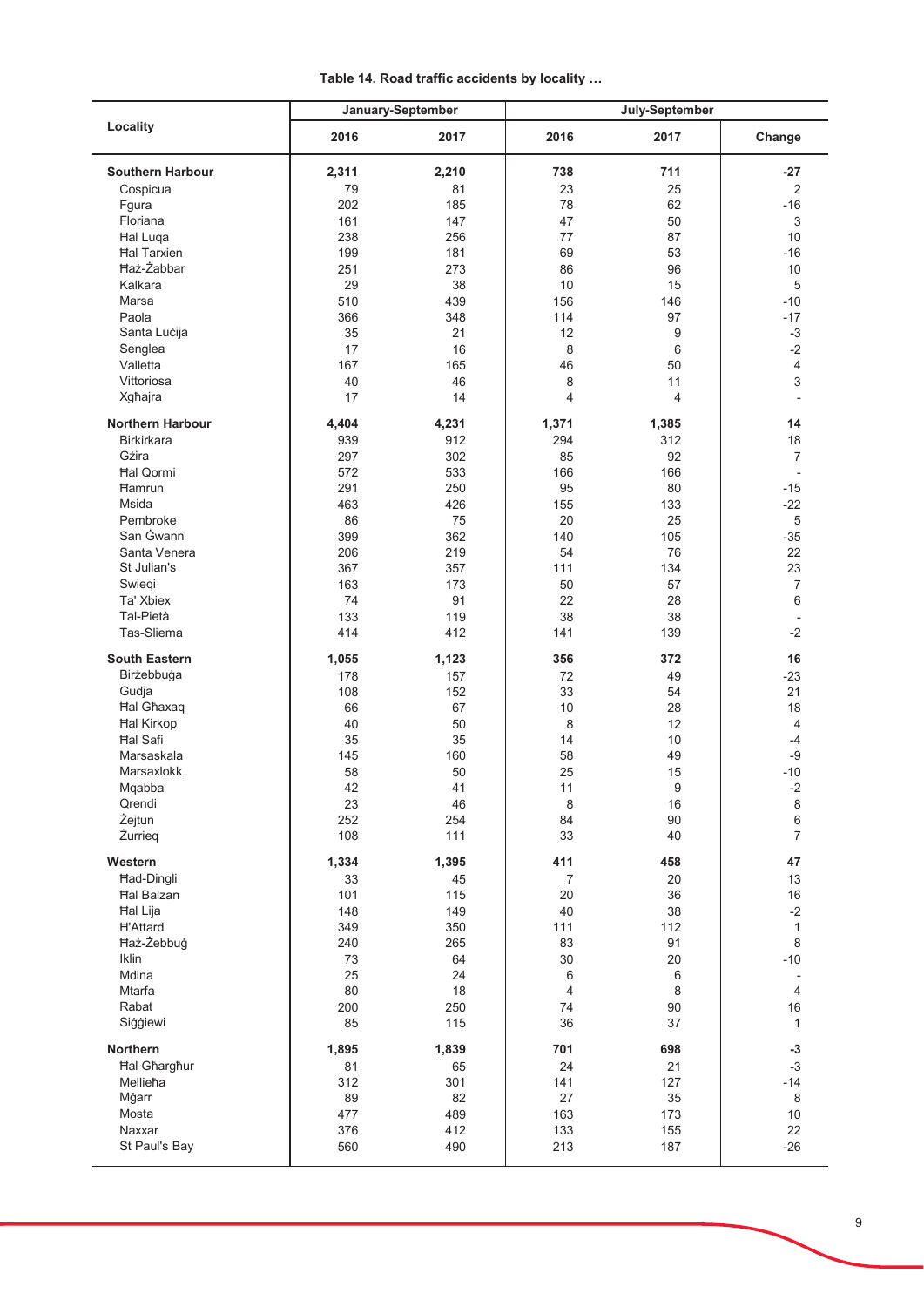|  |  |  |  |  | Table 14. Road traffic accidents by locality |  |  |
|--|--|--|--|--|----------------------------------------------|--|--|
|--|--|--|--|--|----------------------------------------------|--|--|

|                        |      | January-September | July-September |      |        |  |
|------------------------|------|-------------------|----------------|------|--------|--|
| Locality               | 2016 | 2017              | 2016           | 2017 | Change |  |
| <b>Gozo and Comino</b> | 613  | 692               | 243            | 267  | 24     |  |
| Fontana                | 13   | 9                 | 3              | 2    | -1     |  |
| Għajnsielem            | 73   | 80                | 26             | 24   | $-2$   |  |
| Gharb                  | 13   | 33                | 5              |      | 2      |  |
| Għasri                 | 8    | 7                 | 4              | 3    | -1     |  |
| Munxar                 | 18   | 24                | 12             | 13   |        |  |
| Nadur                  | 56   | 32                | 21             | 15   | $-6$   |  |
| Qala                   | 16   | 14                | 10             | 6    | -4     |  |
| San Lawrenz            | 4    |                   | 3              | 3    |        |  |
| Ta' Kercem             | 14   | 6                 | 4              | 5    |        |  |
| Ta' Sannat             | 12   | 28                | 5              | 10   | 5      |  |
| Victoria               | 185  | 210               | 67             | 80   | 13     |  |
| Xagħra                 | 65   | 73                | 23             | 35   | 12     |  |
| Xewkija                | 90   | 123               | 38             | 45   |        |  |
| Żebbuġ                 | 46   | 46                | 22             | 19   | $-3$   |  |

#### Chart 6. Top ten localities in which most road traffic accidents occurred: July-September 2017